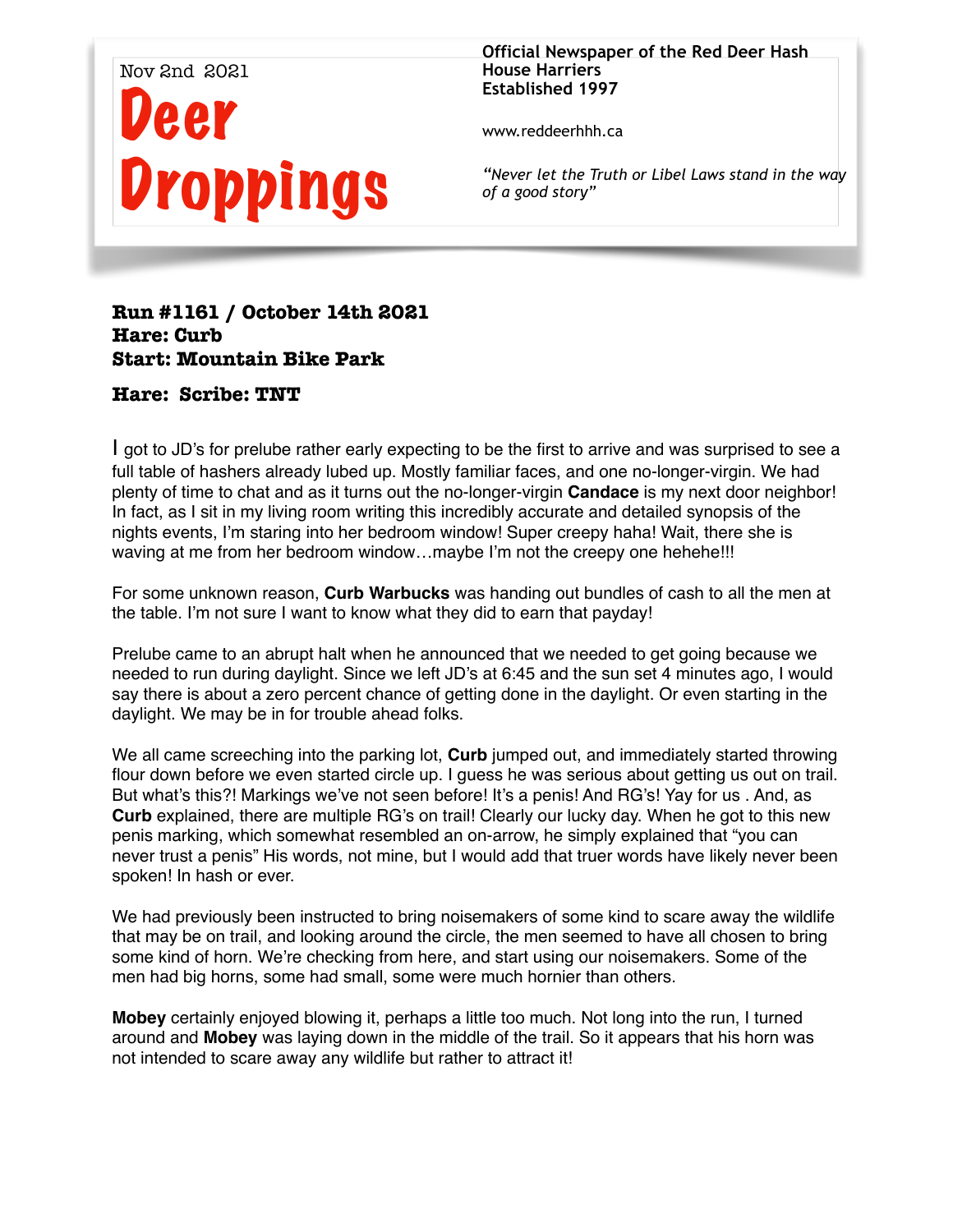Poor **Candace** didn't get the memo about the noisemakers so she used her highly refined tongue trilling sound to attempt to scare away the animals but it backfired, only signalling her presence to the walkers who waited in the woods to scare the poor girl. Guess what? Her scream is even louder than her trill.

We'd been instructed that rather to call on-arrow, we are to call on-penis. Well alrighty then. There's something oddly satisfying about running through the streets of Red Deer yelling onpenis ESPECIALLY when the men are yelling it!

We didn't complete the run during the daylight, but we all made it somewhat safely to the hash hold. Almost safely. After such a long run, we all sat down on the ledge to enjoy some hash snacks when **Candace**, quite enthusiastically starts giggling, announcing that she's sat on a prickly bush. As we all know, you must be very careful what you say amongst the hash crew, because we all glommed on to that in a hurry, and our newest member of the hash has now been dubbed P**rickly Bush!** Welcome to our jungle **Prickly Bush!** 

So sorry for my tardiness in submitting the scribe. I'll bring extra wine next week, feel free to punish me!

On-On TNT

**Run #1162 Thursday 20th Oct - No Scribe Hares: Slippery and Crash Start: Capstone On On: OJ's** 

**Run: 1163 - October 28th Oct - Halloween Run Hare: Curb Crawler Start: Maskepetoon Parking lot Scribe: Pucker**